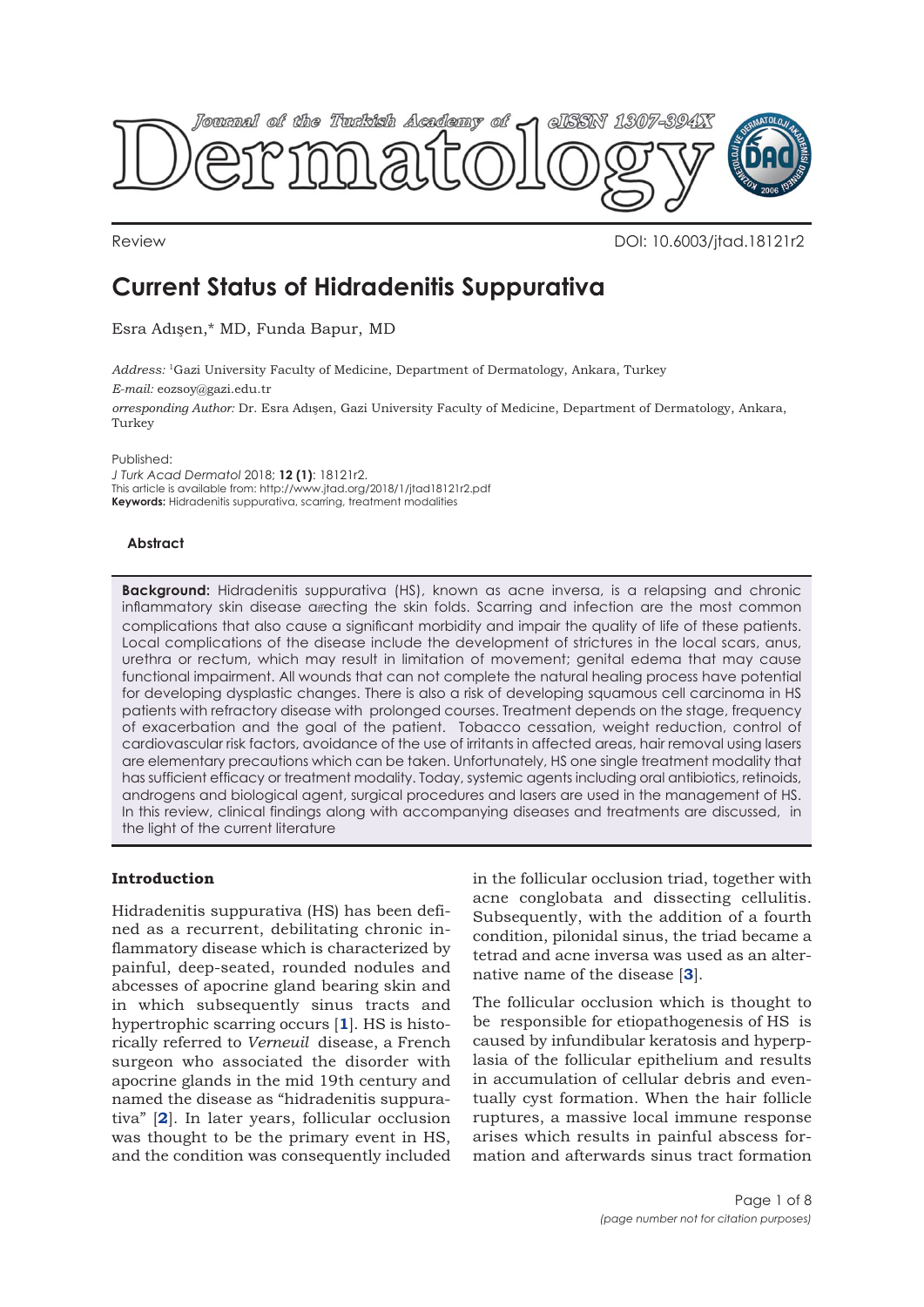and scarring. Although HS is characterized by suppuration, it is not generally triggered by infection and does not originate in apocrine sweat glands. It is proven that the sweat glands are not primarily or selectively inflamed. For this reason the term HS is not accurate and is accepted as a misnomer [**[4](#page-6-0)**].

# **Epidemiology**

HS typically occurs after puberty, with average age of onset in the second or third decades of life. The disease tends to be active during the third and fourth decades of life while it tends to improve after menapause. Patients over the fifth decades of life with active disease are typically men [**[1](#page-5-0),[5](#page-6-0)**]. The prevalance of HS varies widely in previous studies. Several studies reviewed by Martorell indicate prevalence rates between 1%-4% in the general population [**[5](#page-6-0)**]. HS is significantly more common in females than males with a defined ratio of 3.3 to 1 [**[6](#page-6-0)**].

#### **Etiology**

The etiology of the disease is not fully known. About 30%-40% of the patients with HS have a family history of the disease. HS appears to be a genetically heterogeneous disease with several mutations at various locations [**[6](#page-6-0)**]. Mutations that inactivate the presenilin 1 gene (PSEN1), presenilin enhancer gamma secretase subunit gene (PSE-NEN) and the nicastrin gene (NCSTN) have been described in families with severe and atypical clinical forms of HS [**[5](#page-6-0)**]. Notch, an integral membrane protein plays a significant role in no rmal hair follicle development. Notch signalling suppresses Toll-like receptor-4 related proinflammatory cytokine responses via macrophages [**[7](#page-6-0)**]. Inherited or acquired impairment of Notch signalling may play a key role in the development of HS [**[4](#page-6-0)**].

Smoking, obesity and mechanical forces, hormones are well-known associated risk factors for HS. The chemical components in tobacco activate keratinocytes, fibroblasts and immunocytes. Smoking also induces proinflammatory cytokines like TNF-α, IL-1a, 1b, IL-8 which leads to neutrophil chemotaxis and TH17 cell induction [**[4](#page-6-0)**]. Obesity may aggravate HS due to increased skin-skin and skinclothing friction [1]. Rates of obesity in HS range from 12% to 88% which depends on the

population [**[8](#page-6-0)**]. In a retrospective study in which it was aimed to investigate if there was an association between HS and metabolic syndrome, 366 patients who had diagnosis of HS were matched with a control population of 366 subjects. Of the 243 patients with HS and 222 control subjects who had enough data to determine the presence of metabolic syndrom (having 3 or more of obesity, hypertriglyceridemia, low HDL, diabetes mellitus and hypertension), the prevalence of metabolic syndrome in patients with HS was 50.6%, which was significantly higher than the control group [**[9](#page-6-0)**]. It was also found that smoking and obesity affect the clinical course in HS. In a study of 212 patients with HS whose median follow-up period was 22 years, a survey was conducted which revealed that smoking and obesity were significantly associated with lower rates of remission and poor prognosis [**[10](#page-6-0)**].

Premenstrual flare-ups, female dominance, frequent occurence after menarche, improvement during pregnancy and menopause indicate the role of hormonal factors and suggest the hyperandrogenic situations. However, the general absence of clinical signs of hyperandrogenism, the normality of circulating androgens, the absence of hyperseborrhea and limited effects of anti-androgen treatments rule out the key role of hyperandrogenism [**[6](#page-6-0)**].

In a retrospective case-control study which included 1776 patients of an appropriate HS diagnosis, it was found that HS was signif icantly associated with smoking, arthro pa thies, dyslipidemia, polycystic ovarian syndrome, psychiatric disorders,obesity, drug dependence, hypertension, diabetes, thyroid disease, alcohol dependence, and lymphoma when compared with control group. For this reason a multidisciplinary approach to hidradenitis suppurativa is recommended [**[11](#page-6-0)**].

The spectrum of cytokines in the skin with HS was compared with normal appearing perilesional skin and the skin of healthy donors. IL-1B, TNF-α and IL-10 were significantly elevated in HS skin and perilesional skin when compared with the skin of healthy donors, providing evidence for the use of anti TNF-α biologics in HS. In that study it was also found that the levels of IL-1B, TNF- α and IL-10 levels tended to be correlated with disease severity [**[12](#page-6-0)**].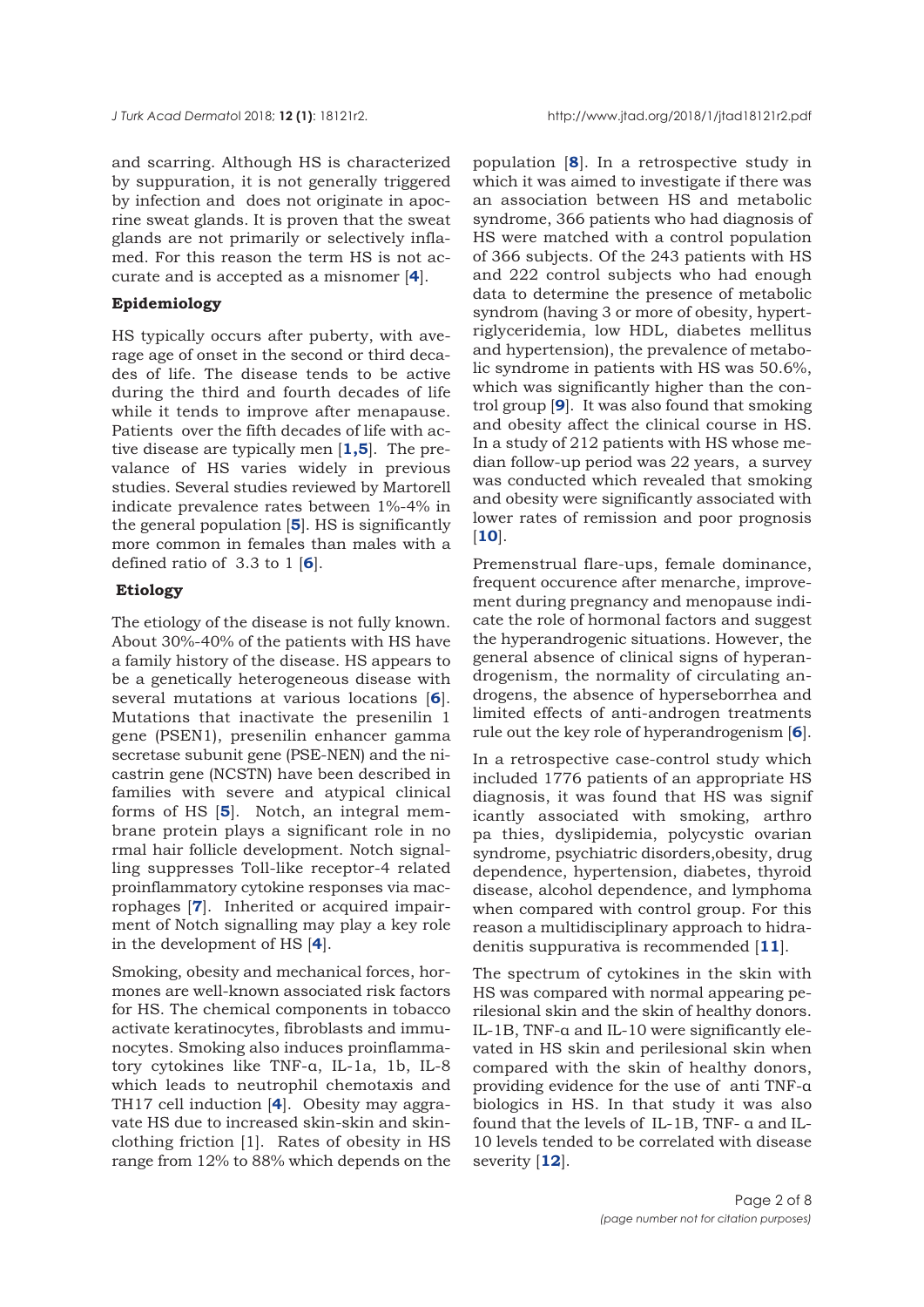#### **Clinical Findings**

The disease is located in the intertriginous regions of the apocrine sweat glands. The most common areas of involvement are axillary, inguinal and perineal regions, as well as the perianal region, the inner surface of the thighs, the submandibular region and the genital region are also involved. Pruritus and tenderness develop early in the lesion area. Subsequently, painful induration of the papules and subsequent deep subcutaneous nodules develop. These nodules quickly become drained and a malodorous discharge begins. The lesion is painful, erythematous nodule. The lesion, which does not show pustular formation, opens within a few days and the purulent material flows and heals with fibrosis. In these scarred areas, the disease often causes deep cavities and tunnels during the course of the disease. After each new lesion, the resulting scar and sinus areas begin to unite. Recurrent disease processes eventually result in fibrosis areas joining together to form bands that cause large interrelated contractions. The disease affects the quality of life of the patients to a great extent. Both malodorous discharge and pain cause the quality of life of the patients to deteriorate at an advanced level [**[3,](#page-6-0) [4](#page-6-0), [5, 6,](#page-6-0) [7](#page-6-0), [8,](#page-6-0) [9](#page-6-0)**].

Local complications of the disease include the development of strictures in the local scars, anus, urethra or rectum, which may result in limitation of movement; genital edema that may cause functional impairment. All wounds that can not complete the natural healing process have potential for developing dysplastic changes. There is also a risk of developing squamous cell carcinoma in HS patients with refractory disease with prolonged courses. There is also the risk of developing amylodiosis in such cases. Untreated cases can cause systemic infection and cause septicemia [**[9](#page-6-0), [10](#page-6-0), [11](#page-6-0), [12](#page-6-0), [13](#page-6-0)**].

HS is mainly clinically diagnosed. Chronic recurrent course and healing resulting to scarring in patients with typical skin lesions are also considered valuable in terms of diagnosis and treatment plan.

One of the first severity grading systems for HS was proposed by Hurley. It is substantially based on the presence and extent of cicatrization and sinuses. Its advantage is its simplicity [**[14](#page-6-0)**]. Sartorius et al have suggested

a more sophisticated scoring system including the involved anatomic regions, number and types of lesions, distance between lesions and the presence of normal skin in between lesions [**[15](#page-6-0)**].

## **Treatment**

Treatment depends on the stage, frequency of exacerbation and the goal of the patient [**[6](#page-6-0)**]. Tobacco cessation, weight reduction, control of cardiovascular risk factors, avoidance of the use of irritants in affected areas, hair removal using lasers are elementary precautions which can be taken [**[16](#page-6-0)**].

# **Topical Treatment**

Long term efficacy data are limited for topical treatments for HS. The use of antiseptics and topical antibacterial agents may decrease the bacterial colonization. Bacteria are thought to contribute to the pathogenesis of HS. The microbiome of HS, however, is complicated by the fact that cultures from the lesions are frequently sterile. In addition, antibiotics do not play a curative role in the management of HS. Howevever topical clindamycin is suggested as first-line therapy for patients with Hurley stage I HS [**[17](#page-6-0)**]. In a study of 27 HS patients who used topical clindamycin 1% solution twice daily for 12 weeks, it was found effective in abcesses and pustules, but not inflammatory nodules [**[18](#page-6-0)**]. In addition, although not studied in RCTs, topical resorcinol and topical retinoids also have been useful in limited cases [**[17](#page-6-0)**].

One of the most widely used local treatment in HS is intralesional corticosteroids. Triamcinolone acetonide injections are effective in the remission of inflammatory nodules within 48-72 hours in patients with acute local lesions [**[16](#page-6-0)**].

## **Systemic Treatment**

LFirst-line treatments for HS are treatments supported by high levels of evidence and favorable results. First line systemic treatments are combination of oral clindamycin and oral rifampicin, oral acitretin, dapsone and biological therapies of adalimumab and infliximab (**[Table 1](#page-3-0)**) [**[16](#page-6-0)**].

**Oral antibiotics:** The combined use of clindamycin 300 mg twice daily and rifampicin 300 mg twice daily for 10 weeks is one of the most common treatments used to induce re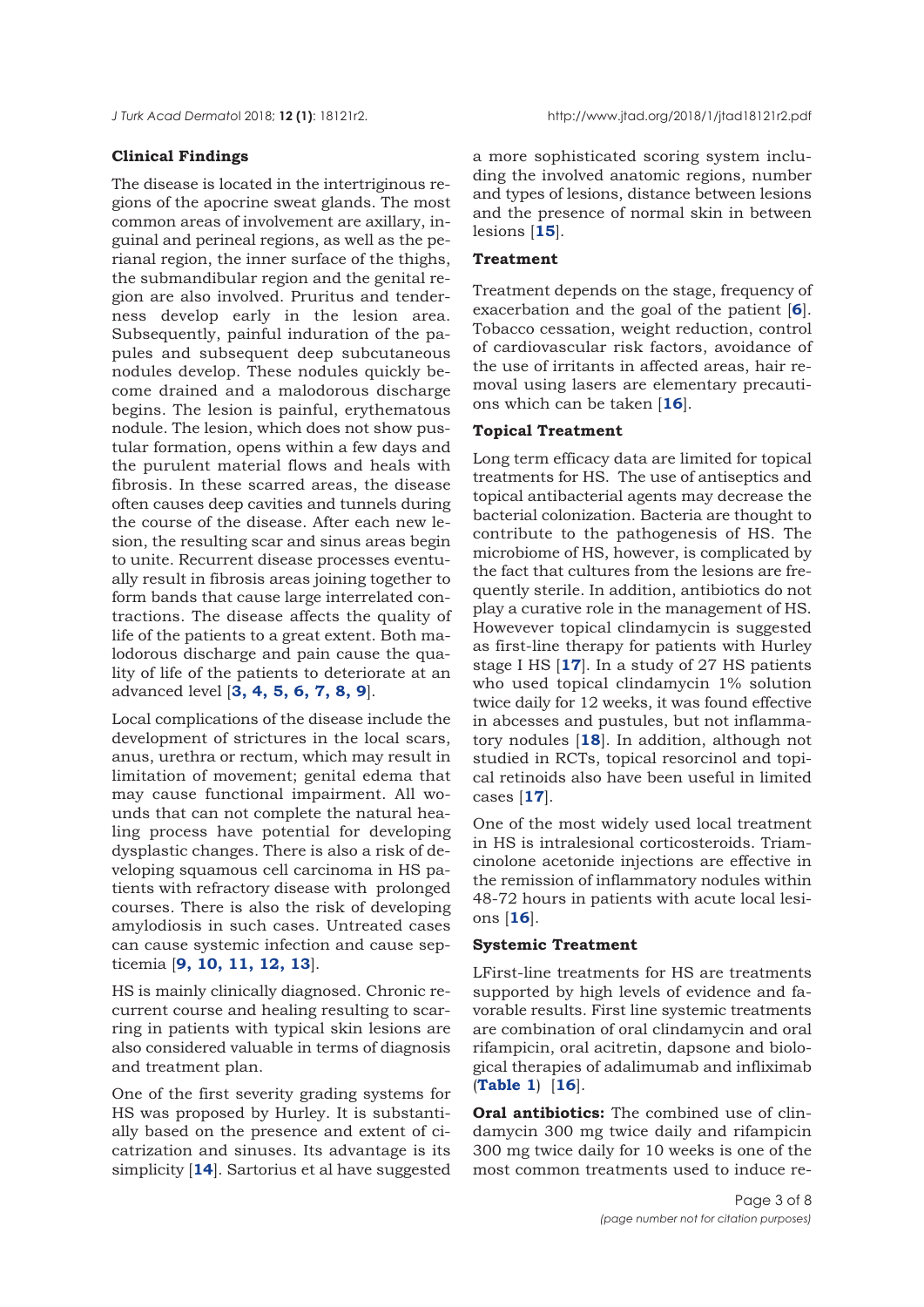<span id="page-3-0"></span>mission in every stage of patients (Hurley Stage 1,2 or 3) [**[16](#page-6-0)**]. A complete remission, sometimes lasting for a year is provided in some patients [**[6](#page-6-0)**]. In less severely affected patients or after the 10 weeks of clindamycin-rifampicin, when inflammation is reduced, long term administration of oral tetracycline may be helpful [**[6](#page-6-0)**]. Besides their antibacterial properties, tetracyclines have an anti-inflammatory effect that is not fully understood [**[19](#page-6-0)**]. It is hypothesized that tetracyclines may block TNF-α, through inhibiting TNF-α converting enzyme [**[20](#page-6-0)**].

**Dapsone:** In a retrospective study of 5 patients treated with dapsone, improvement was reported in all of the patients in the first 4- 12 weeks of the therapy at doses ranging from 25-150 mg/daily. In the median follow up period of 24 months, all patients required a maintenance therapy of 50-150 mg/daily doses. In that study it is hypothesized that dapsone has an impact on HS similar to other inflammatory dermatoses.(i.e. inhibits neutrophil chemotaxis) [**[21](#page-6-0)**].

**Acitretin:** In a prospective study of HS, 17 patients were treated with 0.5-0.6 mg/kg daily doses of acitretin for 9 months. Improvement in condition generally started within the first 3 months of therapy and further improvement was achieved throughout the next few months. Therefore the cessation of the treatment is suggested if there is no satisfactory improvement after 3 months. In that study, it was highlighted that although acitretin was a promising treatment in HS, fast relapses occured in discontinuation of the treatment [**[22](#page-6-0)**].

In another retrospective study including 12 HS patients of Hurley stage 2-3, all of the patients showed significant improvement during the treatment which lasted for 9-12 months. Contrarily, another oral retinoid, isotretinoin (the gold standart therapy for acne vulgaris) has not proven to be effective in HS which strongly indicates that the analogy between acne and HS is limited [**[23](#page-6-0)**].

**Infliximab:** In a study, 10 patients with severe recalcitrant HS were treated with infliximab 5 mg/kg for a single course (only 3 infusions at weeks 0, 2, 6). All patients improved within 2-6 weeks. After a month, the mean CRP was reduced 31.7 to 5.5 mg/mL-1 while ESR was reduced from 31.8 to 11.5. In 3 patients, long lasting improvement was observed with no recurrence of lesions in 2 year follow up. 7 patients showed recurrence after a median time of 8.5 months. (range: 4.3-13.4 months) One of the problems with long-term treatment is the possible development of antibodies against infliximab. In patients with psoriasis or rheumatoid arthritis, combination with low dose methotrexate may inhibit antibody formation. But in hidradenitis suppurativa patients, it would be uncommon to prescribe methotrexate, because methotrexate is not an effective treatment option for hidradenitis [**[19](#page-6-0)**]. In another study 11 patients with severe HS were reported who received infliximab 5 mg/kg every 4 weeks with a median follow up of 60.3 months. In 9 patients the disease was well controlled on this regimen. However, the patients experienced secondary infections of HS

**Table 1.** Systemic/Biologic Therapies in Hidradenitis Suppurativa [**16**]

| <b>Systemic/Biologic Therapies</b>      |                                                                                                                                                  |
|-----------------------------------------|--------------------------------------------------------------------------------------------------------------------------------------------------|
| First line systemic/biologic therapies  | Clindamycin+Rifampicin<br>Oral acitretin<br>Dapsone<br>Adalimumab<br>Infliximab                                                                  |
| Second line systemic/biologic therapies | Hormone therapy<br>Systemic corticosteroids<br>Cyclosporine<br>Methotrexate<br>Alitretinoin<br>Metformin<br>Anakinra/ Canakinumab<br>Ustekinumab |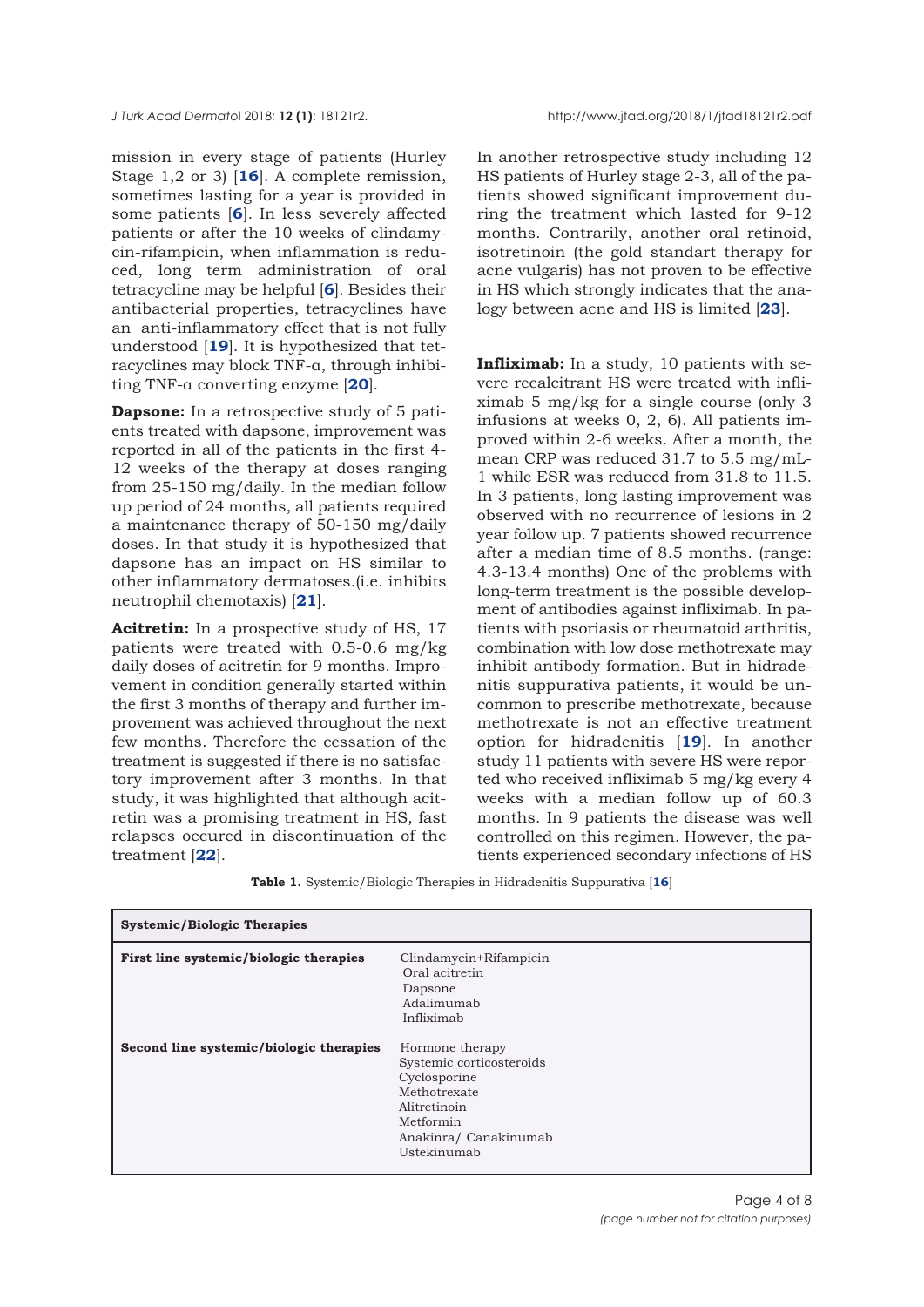lesions, respiratory tract infections and minor weight gain ( a median of 2.2 kg) [**[24](#page-6-0)**].

**Adalimumab:** Superiority of weekly adalimumab dosing in HS over the fortnightly dosing regimen has been demonstrated in a randomized controlled study [**[25](#page-6-0)**]. A prospective, randomized, double blinded, placebo controlled study was performed to test the efficacy of adalimumab in HS, in which 21 HS patients with Hurley stage II or III were included. Actively treated patients (n=15) received adalimumab 80 mg at baseline followed by 40 mg s.c. every other week for 12 weeks while the other group (n=6) received placebo. After 6 weeks a significant reduction in HS severity was gained in the treatment group but after 12 weeks, as for the disease severity scores, difference between treatment group and placebo group was not statistically significant. All patients relapsed 3 months after the treatment which suggested suppressive rather than curative treatment for adalimumab [**[26](#page-6-0)**].

**Etanercept:** In a prospective open-label phase II study, etanercept was administered 50 mg once weekly for 12 weeks in 10 patients with HS and they were followed up to 24 weeks. At weeks 12 and 24, > 50% improvement in Sartorius score was observed in 6 and 7 patients respectively. But when the treatment was stopped, drainage of pus from affected areas recurred in 8 patients. Results of that study suggested that etanercept was a safe and effective therapy for hidradenitis suppurativa [**[27](#page-6-0)**].

**Ustekinumab:** Ustekinumab is a human IgG1K monoclonal antibody that binds with high affinity to the p40 subunit of IL-12 and IL-23. In an open-label, prospective study, the efficacy and safety of ustekinumab has been investigated in a group of 17 patients with moderate- to-severe HS. Subcutaneous injections were administered at weeks 0 and 4 (induction phase) and 12 weekly thereafter (maintenance phase). Each injection contained 45 mg ustekinumab, with participants weighing >100 kg receiving 90 mg per injection. The intervention period was set to 40 weeks, consisting of the treatment phase (weeks 0–28) followed by a post-treatment phase of 12 weeks. At every visit, the modified Sartorius scale (mSS) which involved anatomical regions, the type and number of lesions, the extent of involvement and Hurley

stage was assessed. Moderate-to-marked improvement of the modified Sartorius score was achieved in 82% of patients at week 40. In that study, low leukotriene A4-hydrolase levels was correlated with good response to ustekinumab [**[28](#page-6-0)**].

**Switch of biological agents:** In a retrospective study of 19 HS patients who were treated with biological drugs, the first biological agent was adalimumab in 9 patients, infliximab in 7 patients, ustekinumab in 2 patients and etanercept in 1 patient. The mean duration of biological treatment was 12 months. (4-32 months) A complete response was observed in 3 patients (2 patients treated with infliximab and one treated with ustekinumab). 10 patients achieved a partial improvement while in 4 patients there was no clinical improvement and a worsening of the skin lesions was observed in one patient. One patient presented a severe infusional reaction while taking infliximab and the therapy was ceased. Treatment withdrawal were due to severe side effects or inefficacy in a total of 8 patients. Because of inefficacy, 6 patients switched to a second biological treatment: 3 patients to adalimumab (2 patients from infliximab, 1 from etanercept). Of these 6 patients, 3 achieved partial response, 3 showed no clinical response. Two patients switched to a third biological drug (1 adalimumab, 1 infliximab). In both cases partial improvement was seen. In that study the used dosage was the doses recommended by European Guidelines for Psoriasis. The best biological drug and its dosage for the treatment of HS are not known. Studies comparing biological drugs for HS are lacking but it seems that etanercept would be less effective. In that study also the only patient who received etanercept did not improve. It was concluded that biological treatments were an effective therapeutic option for severe cases of HS, but complete response was uncommon and partial responses were frequent [**[29](#page-6-0)**].

**Cyclosporine:** A case was reported who was recalcitrant to several antibiotic therapies, oral isotretinoin, infliximab (5mg/kg- 4 infusions), etanercept (2x25 mg/week) to whom cyclosporine-A 5mg/kg/day was started finally. After two months a remarkable improvement of lesions was observed and the dosage was reduced to 3 mg/kg/day which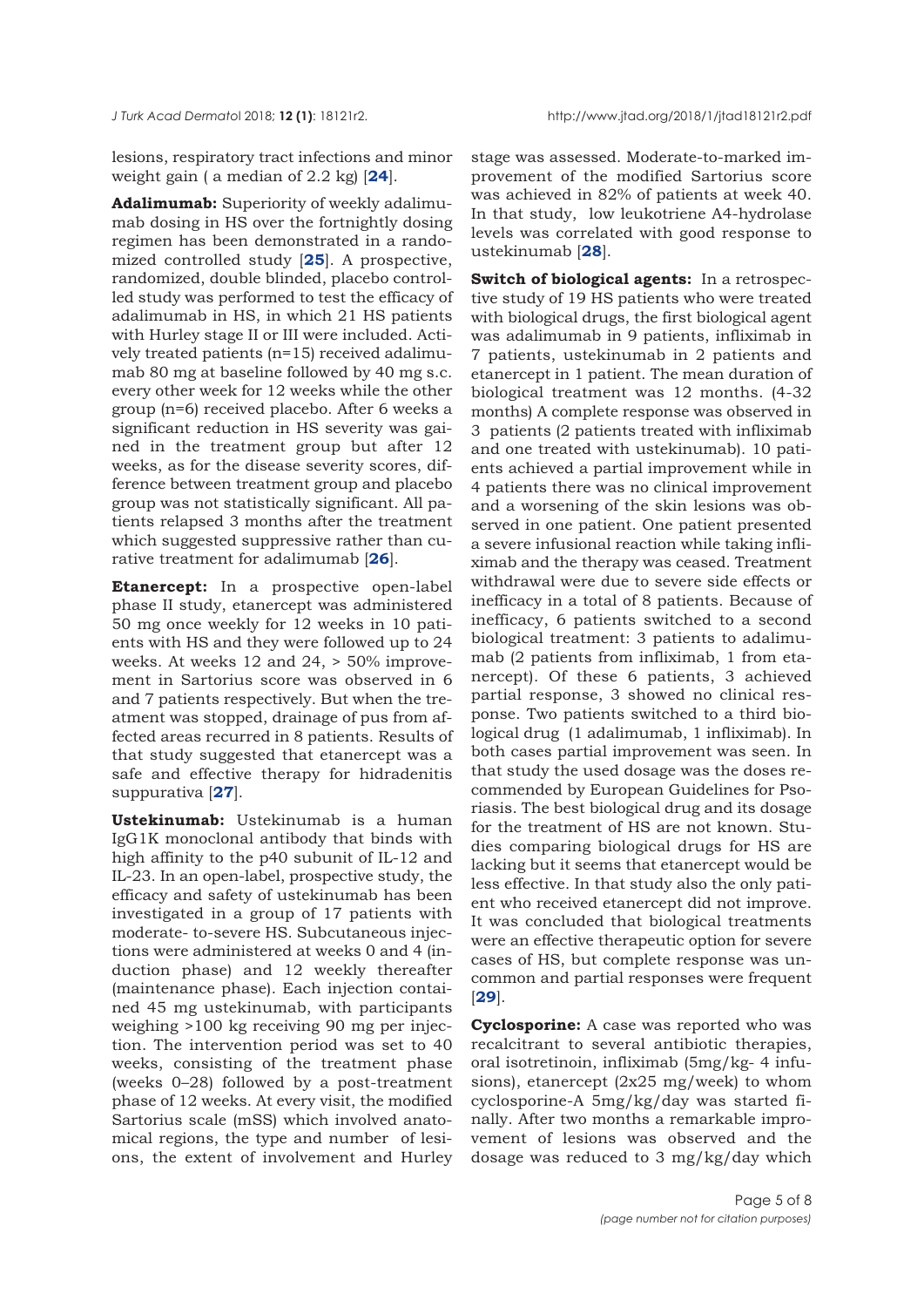<span id="page-5-0"></span>

continued to the end of two years proving the efficacy of cyclosporine-A. The use of cyclosporine-A in HS has rarely been reported in the literature; in the few cases documented, it has been shown to be effective and well tolerated [**[30](#page-6-0)**].

**Antiandrogen therapy:** Several trials using antiandrogen therapy have been conducted. In a randomized trial comparing ethinyloestradiol 50 mg/cyproterone acetate 50 mg with ethinyloestradiol 50 mg/norgestrel 500 mg in 24 patients, both regimens produced improvement in disease activity. 7 patients achieved long term (18 months) clearence of their lesions [**[31](#page-6-0)**].

In a study, 7 patients with HS used finasteride 5 mg/daily (a type II 5α reductase inhibitor). All patients improved, in 3 patients complete healing of the lesions occured and 2 of the patients experienced a disease remission for 8-18 months [**[32](#page-6-0)**].

Metformin is a hypoglycemic medication which also has antiandrogenic effect by increasing insulin sensitivity. In a study of 25 patients with HS, patients were treated with metformin and 75% achieved improvement to some extent in HS severity scores [**[33](#page-6-0)**].

**A systematic review of all of the systemic therapies:** In a systematic review of 87 studies (comprising a total of 518 patients who received systemic immunosuppressive agents or systemic retinoids) which was published in 2013, it was determined that highest response rates were observed with infliximab, adalimumab and (with a lower quality of evidence) acitretin. However it was declared that the quality of evidence was low which made the direct comparisons difficult. The immunosuppressive therapies evaluated in these papers were biologics [adalimumab (15 studies, n=68), infliximab (42 studies, n=147), etanercept (9 studies, n=54), ustekinumab (2 st udies, n=4)], colchicine, ciclosporin, methotrexate and dapsone]. Treatment with systemic retinoids included the use of acitretin and isotretinoin. In that systematic review, there were 7 studies which evaluated the effects of oral isotretinoin comprising 174 patients and it was found that only 32 patients (18%) showed significant improvement. In the 6 studies with a total of 22 patients who received etretinate or acitretin (which is a metabolite of e

tretinate); 16 patients (73%) showed significant improvement [**[34](#page-7-0)**].

#### **Surgical Treatment**

Surgical removal of the actively inflamed area in hidradenitis suppurativa is often curative. [**[35,](#page-7-0) [36](#page-7-0)**]. Surgery must fulfil the following 3 principles in HS: 1-Epithelialized sinus tracts and the associated keratinous debris must be unroofed, traced and removed to eliminate the materials acting as foreign bodies under the skin. 2-Seropurulent inflammatory material must be drained and completely removed, and cultures must be obtained if there is doubt for infection. 3-The invasive proliferative gelatinous mass requires careful identification, accurate tracing, and full eradication. Before surgery, medical agents should be used to soothe tissue inflammation which allow easier distinction between the involved tissue and normal tissue and prepare the wound for optimal healing.

Several surgical techniques are indicated for HS are: 1- local destruction 2- incision and drainage 3- mini-unroofing by punch debridement 4- mini-unroofing by standard unroofing (deroofing) to all involved margins 5-surgical excision beyond all clinically apparent margins [**[34](#page-7-0)**].

## **Laser and Light Based Treatment Options**

In recent years, laser and light based therapies are increasingly used in the management of HS. These adjuntive therapies act in reducing the frequency of painful flares in two ways. 1) By decreasing the number of hair follicles, sebaceous glands and bacteria in affected areas. 2) By ablatively debulking chronic lesions. To reach the hair bulb and minimize the possible damage to epidermal basal layer, devices with longer wavelengths are are preferred. 1064-nm NdYag laser has been studied most extensively. Tissue debulking with CO2 laser has been desribed as an effective alternative treatment of HS [**[37](#page-7-0)**].

#### **References**

- 1. Alikhan A, Lynch PJ, Eisen DB. Hidradenitis suppurativa: a comprehensive review.J Am Acad Dermatol 2009; 60: 539-561.PMID:19293006
- 2. Verneuil A. de quelques maladies des glandules sudoripares. Arch Gen Med 1854; 4: 447-468.
- 3. Plewig G, Steger M. Acne inversa (alias acne triad, acne tetrad or hidradenitis suppurativa. In: Marks R,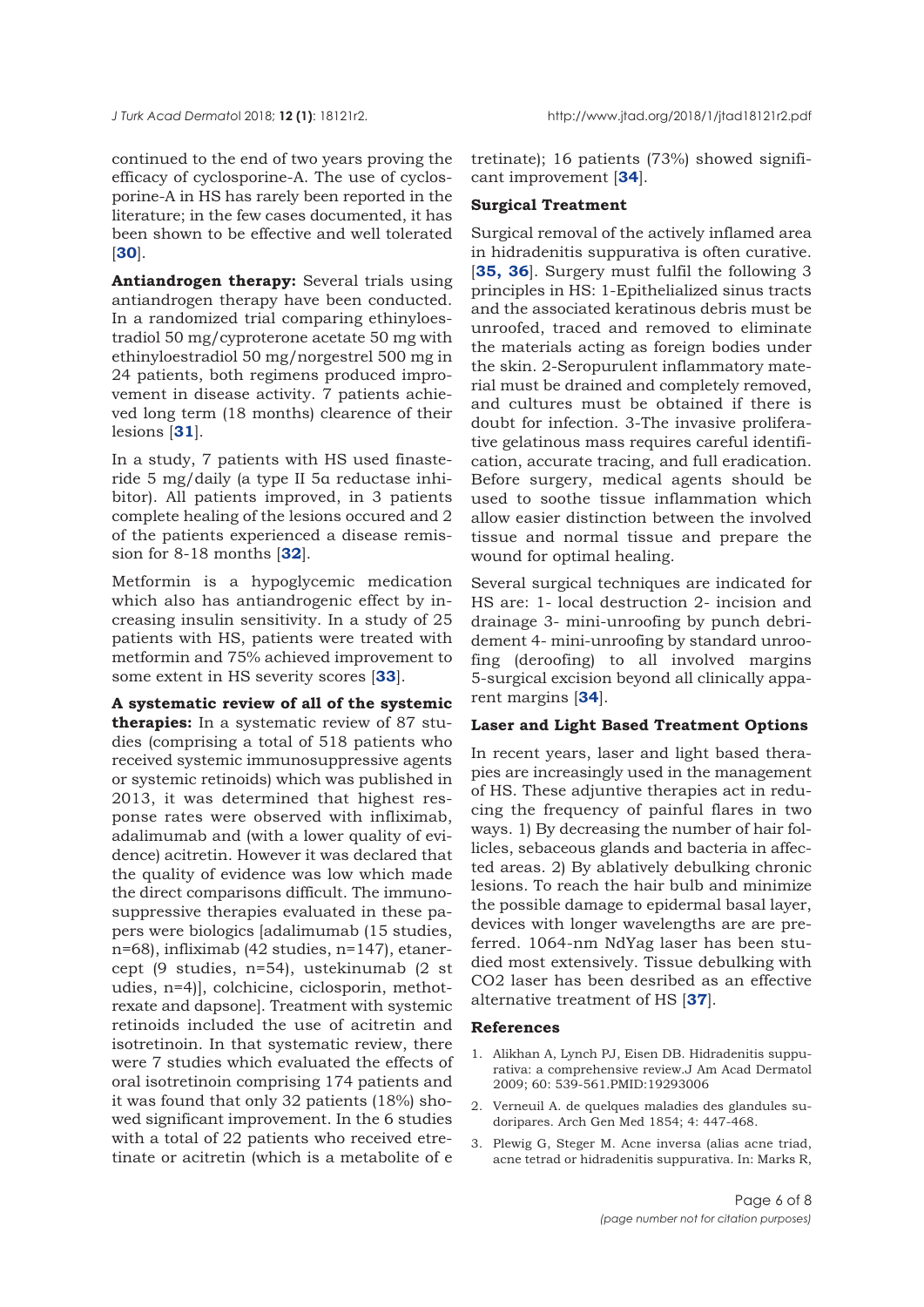<span id="page-6-0"></span>

Plewig G, editors. Acne and related disorders. Martin Dunitz: London 1989. P.345-357.

- 4. Prens E, Deckers I. Pathophysiology of hidradenitis suppurativa: An update. J Am Acad Dermatol 2015; 73: 8-11. PMID: 26470623
- 5. Martorell A, García-Martínez FJ, Jiménez-Gallo D, Pascual JC, Pereyra-Rodriguez J, Salgado L, Vilarrasa E. An Update on Hidradenitis Suppurativa (Part I): Epidemiology, Clinical Aspects, and Definition of Disease Severity. Actas Dermosifiliogr 2015; 106: 703- 715. PMID:26254550
- 6. Revuz J. Hidradenitis suppurativa. J Eur Acad Dermatol Venereol 2009; 23: 985-998. PMID:19682181
- 7. Wang B, Yang W, Wen W, Sun J, Su B, Liu B, Ma D, Lv D, Wen Y, Qu T, Chen M, Sun M, Shen Y, Zhang X. Gamma-secretase gene mutations in familial acne inversa. Science 2010; 330: 1065. PMID:20929727
- 8. Kohorst JJ, Kimball AB, Davis MD. Systemic associations of hidradenitis suppurativa. J Am Acad Dermatol 2015; 73: 27-35. PMID:26470611
- 9. Gold DA, Reeder VJ,Mahan MG, HamzaviIH. The prevalence of metabolic syndrome in patients with hidradenitis suppurativa. J Am Acad Dermatol 2014; 70: 699-703. PMID: 24433875
- 10. Kromann CB, Deckers IE, Esmann S, Boer J, Prens EP, Jemec GB. Risk factors, clinical course and longterm prognosis in hidradenitis suppurativa: a crosssectional study. Br J Dermatol 2014; 171: 819-24. PMID:24804604
- 11. Shlyankevich J, Chen AJ, Kim GE, Kimball AB. Hidradenitis suppurativa is a systemic disease with substantial comorbidity burden: achart-verified casecontrol analysis. J Am Acad Dermatol 2014; 71: 1144-1150. PMID:25440440
- 12. van der Zee HH, de Ruiter L, van den Broecke DG, Dik WA, Laman JD, Prens EP.Elevated levels of tumour necrosis factor (TNF)-α, interleukin (IL)-1β and IL-10 in hidradenitis suppurativa skin: a rationale for targeting TNF-α and IL-1β. Br J Dermatol 2011; 164: 1292-1298. PMID:21332464
- 13. Özer İ, Karaçin C, Adışen E, Güz G, Ali Gürer M. Two diseases one remedy? Systemic amyloidosis secondary to hidradenitis suppurativa: Treatment with infliximab. Dermatol Ther 2017; 30: 2016 12. doi: 10.1111/dth.12445. PMID: 27862787.
- 14. Hurley H. Dermatologic surgery, principles and practice. New York: Marcel Dekker; 1989.
- 15. Sartorius K, Lapins J, Emtestam L, Jemec GB. Suggestions for uniform outcome variables when reporting treatment effects in hidradenitis suppurativa . Br J Dermatol 2003; 149: 211-213. PMID:12890229
- 16. Martorell A, García FJ, Jiménez-Gallo D, et al. Update on Hidradenitis Suppurative (Part II): Treatment. Actas Dermosifiliogr 2015; 106: 716-724. PMID 26277040
- 17. Alavi A, Kirsner RS.Local wound care and topical management of hidradenitis suppurativa. J Am Acad Dermatol 2015; 73: 55-61. PMID: 26470618
- 18. Clemmensen OJ. Topical treatment of hidradenitis suppurativa with clindamycin. Int J Dermatol 1983; 22: 325-328.
- 19. De Paiva CS, Corrales RM, Villarreal AL et al. Corticosteroid and doxycycline suppress MMP-9 and inflammatory cytokine expression, MAPK activation in the corneal epithelium in experimental dry eye. Exp Eye Res 2006; 83: 526–535. PMID:16643899
- 20. 19-Mekkes JR, Bos JD. Long-term efficacy of a single course of infliximab in hidradenitis suppurativa. Br J Dermatol 2008; 158: 370-374. PMID:18047504
- 21. Kaur MR, Lewis HM. Hidradenitis suppurativa treated with dapsone: a case series of five patients. J Dermatolog Treat 2006; 17: 211-213. PMID:16971313
- 22. Matusiak L, Bieniek A, Szepietowski JC. Acitretin treatment for hidradenitis suppurativa: a prospective series of 17 patients. Br J Dermatol 2014; 171: 170-174. PMID:24506875
- 23. Boer J, Nazary M. Long-term results of acitretin therapy for hidradenitis suppurativa. Is acne inversa also a misnomer? Br J Dermatol 2011; 164: 170-175. PMID:20874789
- 24. Moriarty B, Jiyad Z, Creamer D. Four-weekly infliximab in the treatment of severe hidradenitis suppurativa. Br J Dermatol 2014; 170: 986-987. PMID:24641123
- 25. Kimball AB, Kerdel F, Adams D et al. Adalimumab for the treatment of moderate to severe hidradenitis suppurativa: a parallel randomized trial. Ann Intern Med 2012; 157: 846–855. PMID:23247938
- 26. Miller I, Lynggaard CD, Lophaven S, Zachariae C, Dufour DN and Jemec GBE. A double blind placebo-co ntrolled randomized trial of adalimumab in the treatment of hidradenitis suppurativa. Br J Dermatol 2011; 165: 391-398. PMID:21457202
- 27. Giamarellos-Bourboulis EJ, Pelekanou E, Antonopoulou A, et al. An open-label phase II study of the safety and efficacy of etanercept for the therapy of hidradenitis suppurativa. Br J Dermatol 2008; 158: 567-572. PMID:18076705
- 28. Blok JL, Li K, Brodmerkel C,Horvatovich P, Jonkman MF ,Horvath B. Ustekinumab in hidradenitis suppurativa: clinical results and a search for potential biomarkers in serum. Br J Dermatol 2016; 174: 718-719. PMID:26641739
- 29. Martin-Ezquerra G, Masferrer E, Masferrer-Niubò M, Ferran M, Sánchez-Regaña M, Collgros H, et al. Use of biological treatments in patients with hidradenitis suppurativa. J Eur Acad Dermatol Venereol 2015; 29: 56-60. PMID:24629001
- 30. Bianchi L, Hansel K, Stingeni L. Recalcitrant severe hidradenitis suppurativa successfully treated with cyclosporine A. J Am Acad Dermatol 2012; 67: 278- 279. PMID:23158638
- 31. Mortimer PS, Dawber RP, Gales MA, Moore RA. Adouble-blind controlled cross-over trial of cyproterone acetate in females with hidradenitis suppurativa. Br J Dermatol 1986; 115: 263-268. PMID: 2944534
- 32. Joseph MA, Jayaseelan E, Ganapathi B, Stephen J. Hidradenitis suppurativa treated with finasteride. J Dermatolog Treat 2005; 16: 75-78. PMID:16019620
- 33. Verdolini R, Clayton N, Smith A, Alwash N, Mannello B. Metformin for the treatment of hidradenitis suppurativa: a little help along theway. J Eur Acad Der-